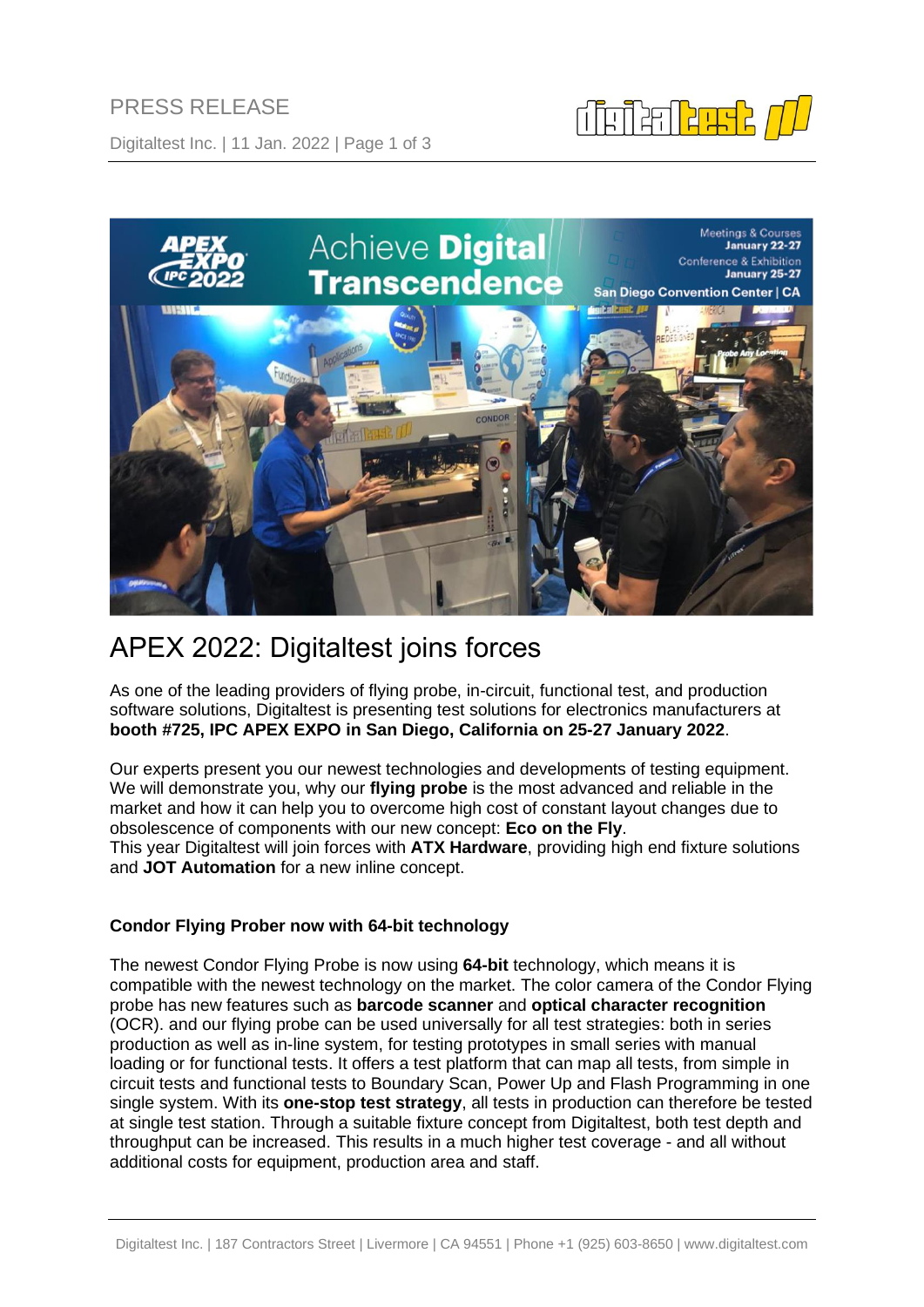

## **Eco on the Fly: Dealing with PCB layout changes while saving old fixtures**

Digitaltest introduces **ECO on the Fly**, a new concept on how to continue testing boards during times of supply chain interruptions and necessary board design changes caused by obsolescence of components. With **ECO on the Fly**, Digitaltest has developed a procedure that combines the bed of nail test with the flying probe test and in which [C-LINK,](https://www.digitaltest.com/en/software/c-link-dtm/) the [CAD/CAM software,](https://www.digitaltest.com/en/current-issues/lexicon/definition/cad-cam-software/) works out the delta of the two layout BOM variants. With the data generated, the fixtures and programs can be modified and, as before, the boards can be tested on the bed of nail test systems and now only the delta still needs to be tested on a Condor Flying Probe.

#### **Digitaltest joins forces with ATX Hardware**

Digitaltest works closely with its long-term partner ATX Hardware which provides high end fixture solutions. Digitaltest produces fixtures in their own fixture house, often using ATX hardware and fixture kits. For highly complex and special fixtures we work directly with ATX Hardware. ATX is Europe's market leader in the manufacture of test fixtures for electronic test procedures. As a specialized solution provider, the company designs and produces customer-specific products in semi-automated individual and small series production. Most of the devices are precision-engineered one-offs with varying degrees of complexity. At our booth the newest fixtures will be displayed on our test systems and ATX experts are ready to show you their different technologies they are using.

#### **New, flexible Inline Concept- JOT-DT M5 Sparrow Inline**

Visit our booth and check out our new flexible inline concept that we have created together with J**OT Automation**. A new affordable inline concept that not only saves space and time but also covers all different test: In-circuit test, functional test, programming etc. and this in parallel, guarantees highest flexibility and throughput. Our experts from JOT will be glad to give you a demonstration of the system and how it works.

Visit the test experts from Digitaltest at **booth # 725** and find out more about the various test options, repair solutions and test service.

#### **IPC APEX EXPO 2022**

25<sup>th</sup> - 27<sup>th</sup> of January 2022 San Diego, Convention Center California, USA Digitaltest booth #725

#### **About Digitaltest**

As a leading partner in the electronics industry, Digitaltest develops and produces automated test equipment (ATE) for electronic circuit boards, software for automating production, and quality management systems. Digitaltest is known for innovative